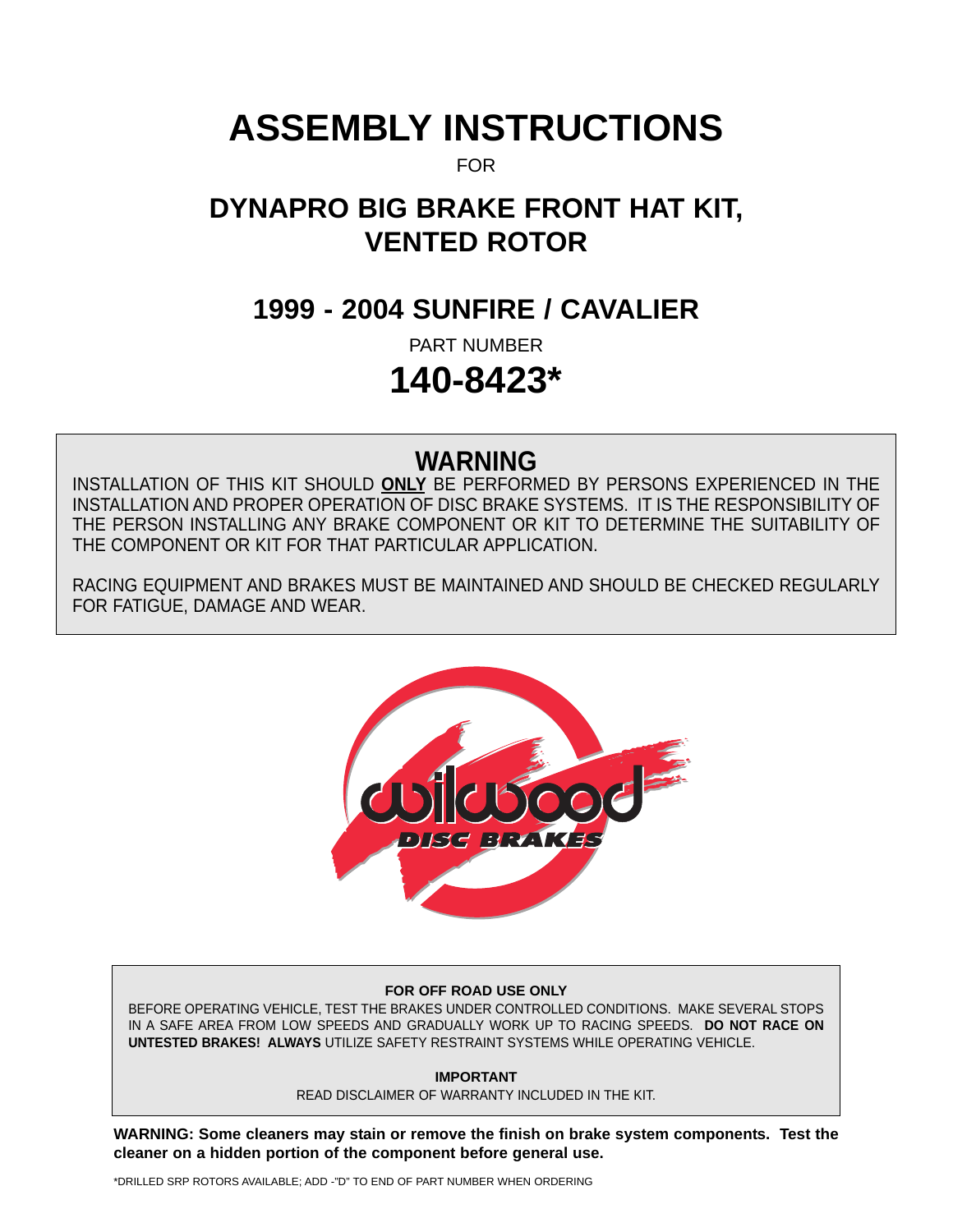#### **Important Notice**

**Before any tear-down or disassembly begins, review the wheel clearance diagram, Figure 1 below to verify that there is adequate clearance with the wheels you will be using with this installation.**

#### **Important Notice**

**Before any tear-down or disassembly begins, modifications are required to the stock spindle. These include removing the original equipment caliper slides from the stock spindle that will interfere with the assembly of the Wilwood disc brake kit. It is recommended that these modifications be performed by a qualified machine shop. Please refer to the modification procedure and Figure 2 below.**

#### **General Information and Disassembly Instructions**

Installation of this kit should **ONLY** be performed by persons experienced in the installation and proper operation of disc brake systems. Before installation begins, please read the complete procedure thoroughly to familiarize yourself with the process, and double check the following items to ensure a trouble-free installation.

•Make sure this is the correct kit to match the exact make and model year of the vehicle's spindle (i.e., brackets for a 1998 Sunfire may not fit a 2003 Sunfire spindle).

•Verify the hat stud pattern in this kit matches the stud pattern of the vehicle's hubs.

•Verify your wheel clearance using Figure 1.

•Inspect the package contents against the parts list to ensure that all components and hardware are included.

#### **Disassembly**

•Disassemble the original equipment front brakes:

Raise the front wheels off the ground and support the front suspension according to the vehicle manufacturer's instructions.

Remove the wheel. Remove the two bolts that hold the stock caliper mounting bracket to the spindle. Lift off the bracket and stock caliper as one unit, then slide off the stock hat and rotor assembly. On some models you may have to unbolt the stock caliper from the caliper bracket before removal.



**Figure 1. Wheel Clearance Diagram**

•Thoroughly clean and de-grease the spindles while removing all nicks or burrs around the spindle and threads.

#### **Spindle Modifications**

•These modifications should be performed by a qualified machinist. Refer to Figure 2, right. Only one view of the spindle is shown, but the modifications need to be performed on both spindles.

•Remove the OE caliper slides from the top and bottom of the existing spindle as shown in the gray shaded areas. The amount to be removed is 1.69 (42,9) measured from the face of the stock hub. After removal, be sure that the area is free of any burrs or sharp edges.

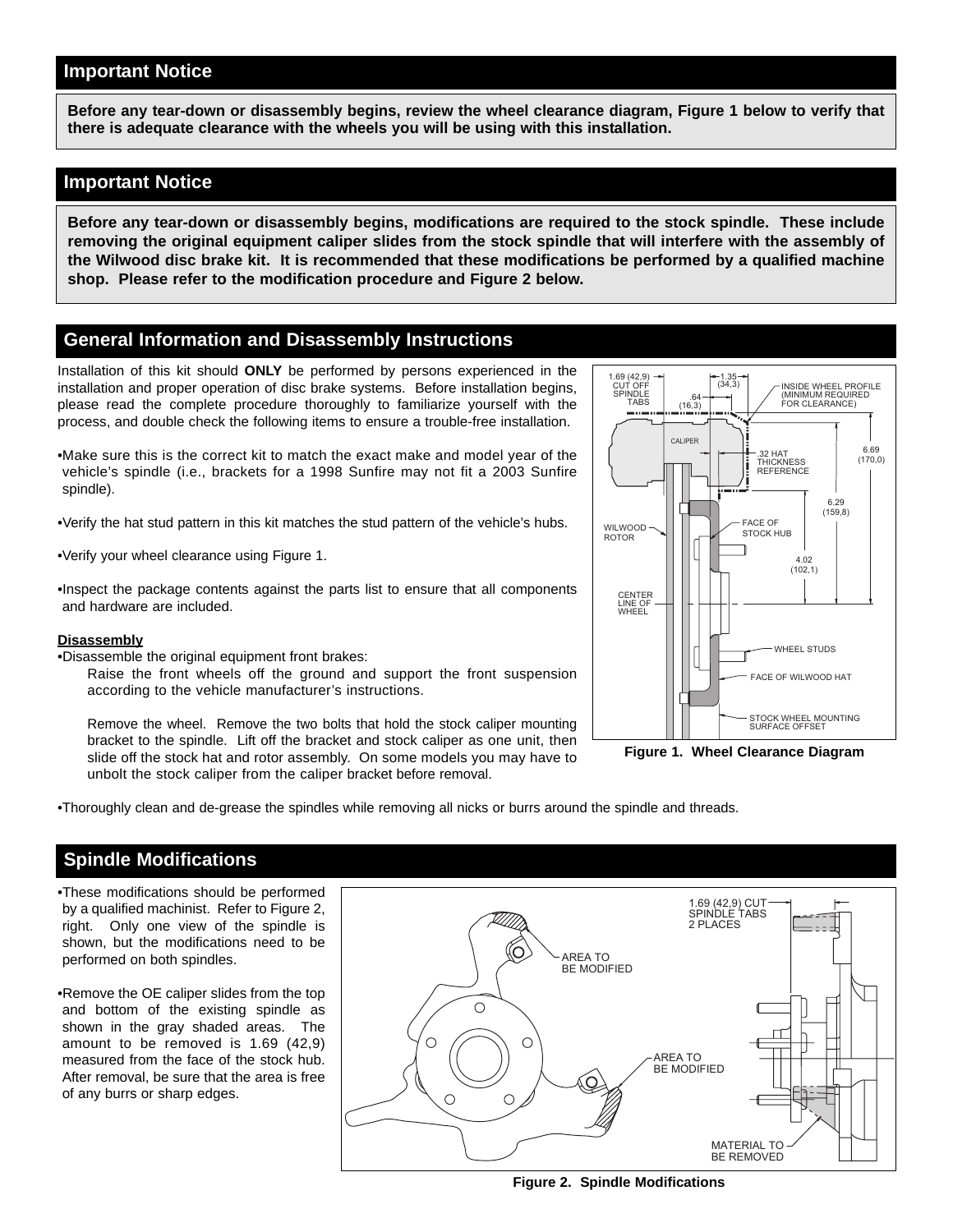#### **Exploded Assembly Diagram and Parts List**



**Figure 3. Typical Installation Configuration**

| <b>ITEM NO.</b> | PART NO.    | <b>DESCRIPTION</b>                                          | <u>QTY</u>    |
|-----------------|-------------|-------------------------------------------------------------|---------------|
|                 | 250-8325    | <b>Bracket, Caliper Mounting</b>                            | 2             |
| 2               | 230-8333    | Bolt, M11-1.5 x 32mm Long                                   | 4             |
| 3               | 240-5680    | Washer, 7/8 inch, Shim                                      | 4             |
| 4               | 240-0476    | Washer, 59/64 inch                                          | 8             |
| 5               | 160-5843    | Rotor, .81" Thk x 12.19" Dia, 8 x 7.00" Bolt Circle         | 2             |
| 5A              | 160-7103/04 | Rotor, Drilled and Slotted                                  | $\mathcal{P}$ |
| 6               | 170-8324    | Hat                                                         | 2             |
|                 | 240-0541    | Washer, 5/16 inch                                           | 16            |
| 8               | 230-8473    | Bolt, 5/16-18 x 1.00 Long, Hex Head                         | 16            |
| 9               | 120-7327    | Caliper, DynaPro                                            | 2             |
| 10              | 230-6001    | Nut, Self-Locking Hex Head                                  | 4             |
| 11              | 240-2510    | Washer, flat, 5/8 inch                                      | 4             |
| 12              | 240-3736    | Washer, flat, 51/64 inch                                    | 16            |
| 13              | 230-6232    | Stud, 3/8-16 x 3/8-24 x 2.5 Long (pre installed in bracket) | 4             |
| 14              | 300-8259    | Anti-Squeal Shims                                           | 4             |
| 15              | 15Q-7268K   | Pad, PolyMatrix, Axle Set                                   |               |
|                 | 300-8362    | Thread Lock (not shown)                                     |               |

NOTES:

Part Number 230-8390 Rotor Bolt Kit, includes part numbers 230-8473 and 240-0541

Part Number 250-8326 Caliper Bracket Mounting Bolt Kit, includes P/N's 230-6001, 230-6232, 240-3736, 240-2510 & 250-8325 Part Number 230-8421 Spindle Bracket Mounting Bolt Kit, includes P/N's 230-8333, 240-0476, 240-5680 & 300-8362 (Thread Lock) Item 7A is an optional item and is included with the "-D" kits. Add"-D" to end of part number when ordering. Wilwood offers an optional Braided Stainless Steel Hose Kit. Order part number 220-8422 (not included in kit)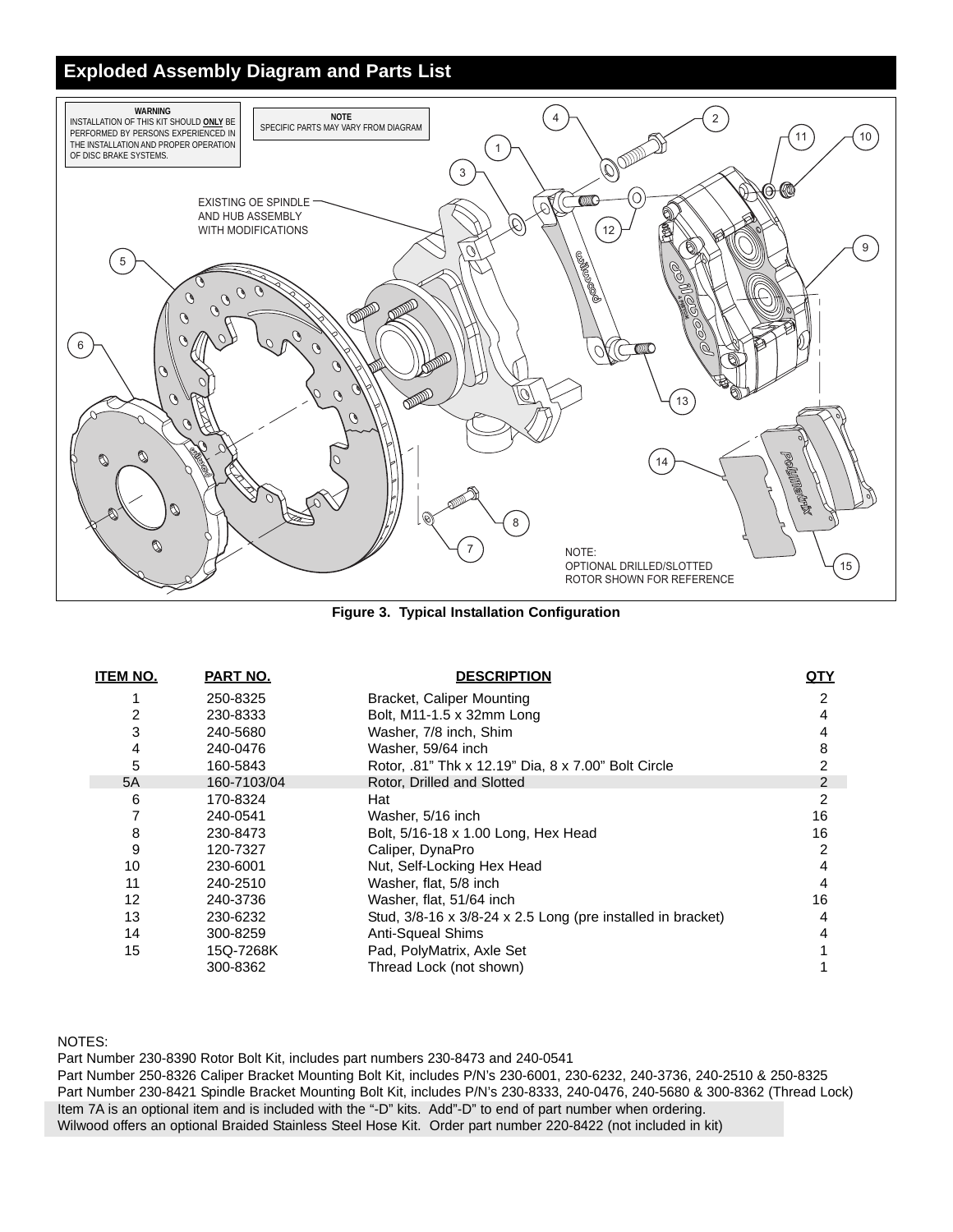#### **Assembly Instructions**

**Assembly Instructions** (numbers in parenthesis refer to the parts list/diagram on the preceding page):

•The caliper mounting bracket assembly (1) should be installed first with clean, dry threads on the mounting bolts. Install the bracket from the rear side of the spindle by sliding bolts (2) through flatwasher (4). Place shim washer (3) between the bracket (1) and the backside of the spindle (see Figure 3). The bracket must tighten squarely against the side of the spindle body. Inspect for interference from casting irregularities, machining ridges, burrs, etc. Use one thin shim (3) between the spacer and spindle during initial trial fitting.

•With the larger I.D. side of the rotor (5) facing away from the hat (6), bolt rotor (5) to hat (6) through the backside of the rotor using washers (7) and bolts (8). Torque bolts (8) in an alternating sequence to 180 **in-lb**. Safety wire bolts (8) using standard 0.032 inch diameter stainless steel safety wire as shown in Figure 4. Please refer to Wilwood's data sheet DS-386 (available at www.wilwood.org/ds386.pdf) for complete safety wire installation instructions. Slide the rotor/hat assembly onto the spindle. Install a couple of lug nuts (finger tighten) to keep the rotor/hat assembly in place while continuing with the installation.



**Figure 4. Safety Wire Diagram**

•Install one washer (12) over each pre-installed stud (13) on the radial mount bracket (1). Slide the caliper (9) in place over the studs and rotors and install the washer (11) and lock nut (10) to hold the caliper in place. The caliper bleed screws should be pointing up. Snug the lock nuts (10) and check that the rotor (5) is centered in the caliper (9). Add or subtract .02" shims (3) as necessary between the spacer and the spindle to center the caliper (9).

•Remove the caliper quick-clip pad retainer from the caliper. Remove the protective material from the adhesive side of the anti-squeal shims (14) and place against the backing plate side of the brake pads (15) utilizing the contour of the backing plate as a guide. Secure material to backing plate by bending the four tabs over the edge of the backing plate. Slide the brake pads (15) with the shims into place. They should install easily without interference. Check that the outside radius of the brake pad is aligned with the outside diameter radius of the rotor face. Add or subtract shims (12) between the caliper and mount bracket to gain the proper alignment. Reinstall the quick-clip pad retainer.

•Remove the lug nuts that were holding the hat in place. Install the wheel. Check to see that the wheel rotates freely without interference.

•Once all clearances have been checked, remove the wheel, caliper, hat, and rotor from the spindle and hub. Secure the caliper mounting bracket (1) to the spindle with bolt (2) using red Loctite® 271 supplied in the spindle bracket mounting bolt kit. Torque the bolts to 47 ft-lbs. Reinstall the hat and rotor assembly and again use several lug nuts to hold it in place. Reinstall the caliper and torque the caliper nuts (10) to 47 ft-lb.

•**NOTE**: The caliper inlet hole has a 1/8-27 NPT thread. A steel adapter fitting, straight or 90° elbow, should be installed in the caliper. Stainless steel braided flex line with enough length to allow the wheels to turn lock to lock without straining or pinching the line should be used to fabricate new brake hoses. Wilwood offers a hose kit, P/N 220-8422, which includes hoses, fittings, etc., all in one package. **THE ORIGINAL EQUIPMENT PRODUCTION RUBBER BRAKE HOSES WILL NOT ADAPT TO WILWOOD CALIPERS AND ARE NOT RECOMMENDED.**

•Bleed the brake system (reference additional information on the last page as necessary).

•Remove the lug nuts that were used to hold the rotor/hat assembly in place during caliper installation. Install the wheel and lug nuts, torque to OEM specifications.

•Repeat the entire procedure for the other wheel.